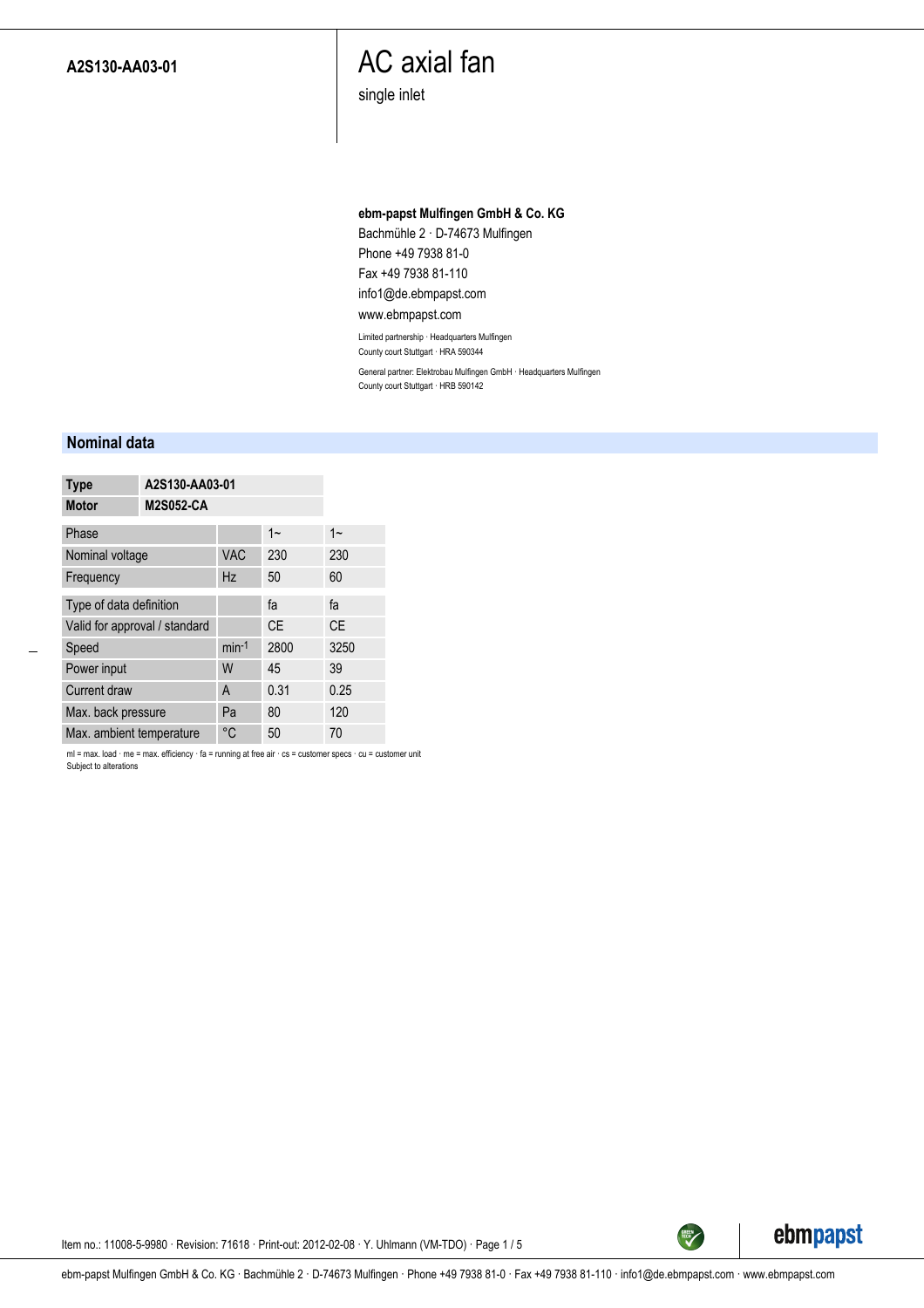## AC axial fan single inlet

**Technical features**

| <b>Mass</b>                    | $0.9$ kg                                          |
|--------------------------------|---------------------------------------------------|
| <b>Size</b>                    | 130 mm                                            |
| Surface of rotor               | Rotor open, coated in black                       |
| <b>Material of blades</b>      | Sheet steel, coated in black                      |
| Number of blades               | $\overline{7}$                                    |
| Direction of air flow          | "V"                                               |
| <b>Direction of rotation</b>   | Counter-clockwise, seen on rotor                  |
| Type of protection             | <b>IP 20</b>                                      |
| <b>Insulation class</b>        | "B"                                               |
| Max. permissible ambient       | $+80 °C$                                          |
| motor temp. (transp./ storage) |                                                   |
| Min. permissible ambient       | $-40 °C$                                          |
| motor temp. (transp./storage)  |                                                   |
| <b>Mounting position</b>       | Any                                               |
| Condensate discharge holes     | None, open rotor                                  |
| <b>Operation mode</b>          | S <sub>1</sub>                                    |
| <b>Motor bearing</b>           | <b>Ball bearing</b>                               |
| Leakage current                | $< 0.75$ mA                                       |
| <b>Motor protection</b>        | Thermal overload protector (TOP) wired internally |
| <b>Cable exit</b>              | Variable                                          |
| <b>Protection class</b>        | I (if protective earth is connected by customer)  |
| Product conforming to          | EN 60335-1; CE                                    |
| standard                       |                                                   |
| Approval                       | UL 507; CSA C22.2 Nr.113; CCC; VDE                |



Item no.: 11008-5-9980 · Revision: 71618 · Print-out: 2012-02-08 · Y. Uhlmann (VM-TDO) · Page 2 / 5

ebm-papst Mulfingen GmbH & Co. KG · Bachmühle 2 · D-74673 Mulfingen · Phone +49 7938 81-0 · Fax +49 7938 81-110 · info1@de.ebmpapst.com · www.ebmpapst.com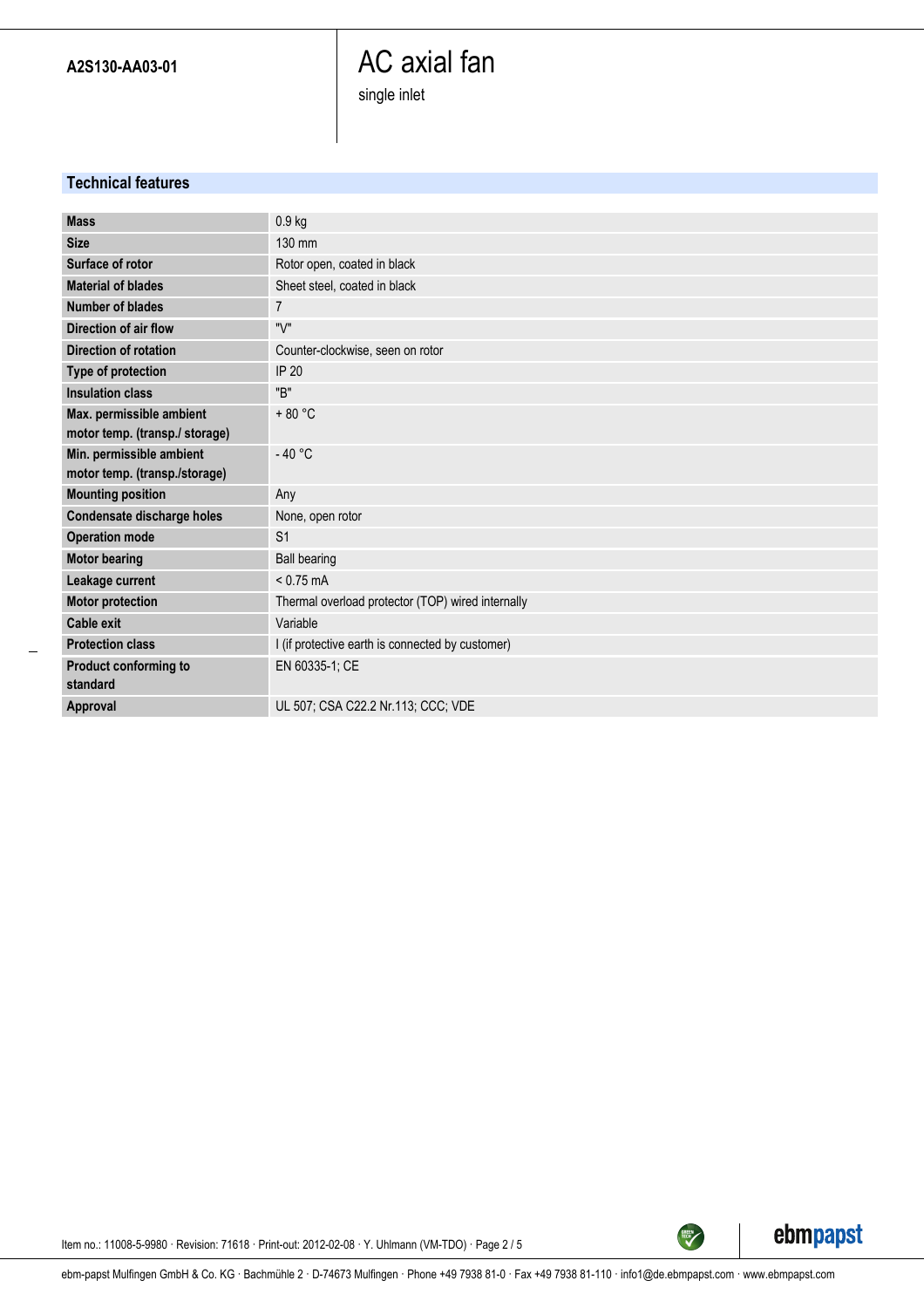# AC axial fan

single inlet

### **Product drawing**



1 Connection line AWG20, 2x brass lead tips crimped

- 2 Direction of air flow "V"
- 3 Depth of screw max. 5 mm

### **Connection screen**



| └          | $=$ black                           |
|------------|-------------------------------------|
| N          | $=$ black                           |
| <b>TOP</b> | $\sim$ = Thermal overload protector |

Item no.: 11008-5-9980 · Revision: 71618 · Print-out: 2012-02-08 · Y. Uhlmann (VM-TDO) · Page 3 / 5



TECH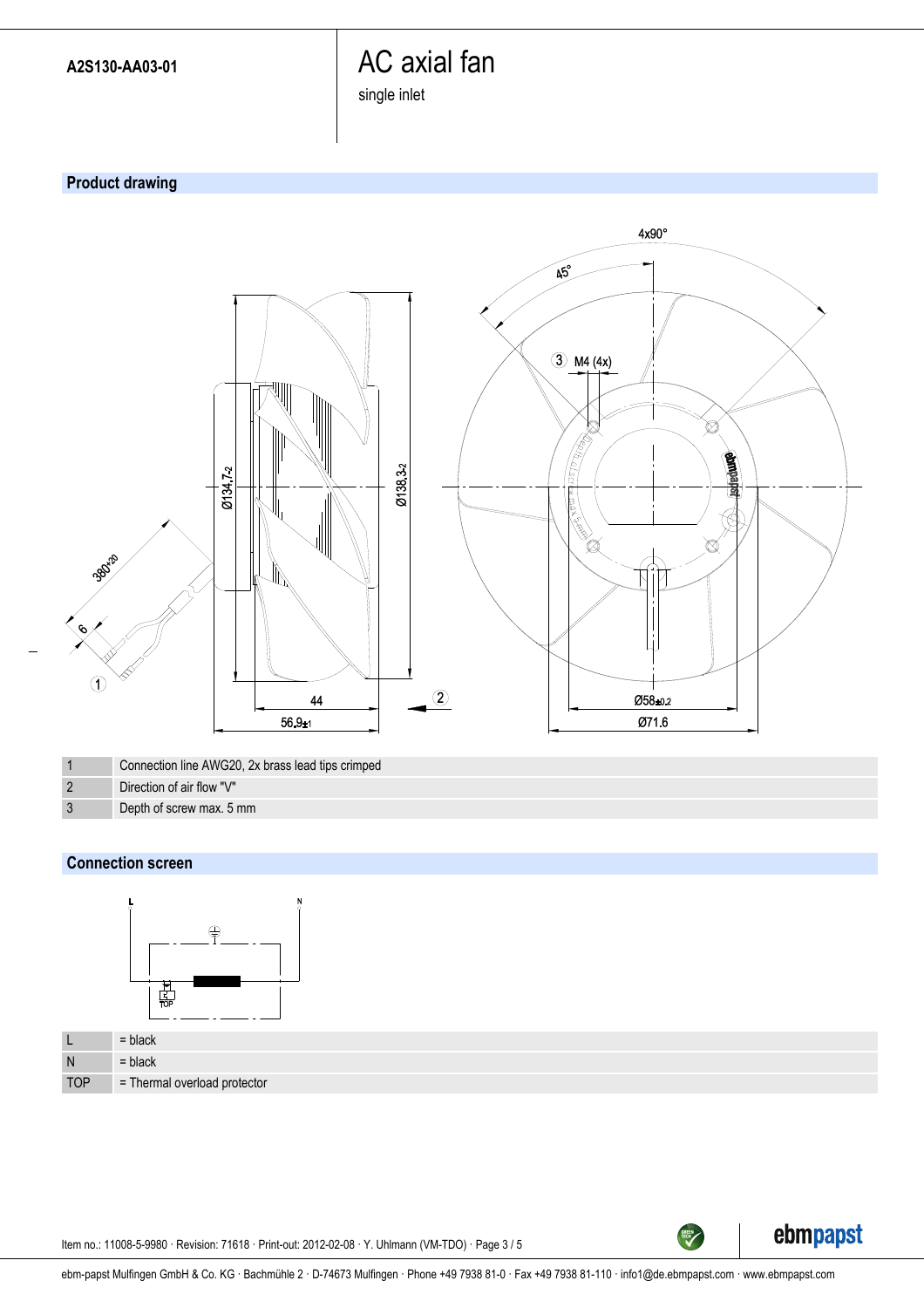# AC axial fan

single inlet

**Charts: Air flow 50 Hz**



#### Measured values

|                | U      |    | n       | $P_e$ |      | qv      | $p_{sf}$ |
|----------------|--------|----|---------|-------|------|---------|----------|
|                | $\vee$ | Hz | $min-1$ | W     | A    | $m^3/h$ | Pa       |
|                | 230    | 50 | 2800    | 45    | 0.31 | 340     | 0        |
| $\overline{2}$ | 230    | 50 | 2795    | 45    | 0.31 | 310     | 20       |
| 3              | 230    | 50 | 2780    | 46    | 0.31 | 270     | 40       |
| $\overline{4}$ | 230    | 50 | 2780    | 46    | 0.31 | 190     | 59       |

Measurement: LU-58475

Air performance measured as per ISO 5801<br>Installation category A. For detailed inclonediation and information on the measuring set-up, please<br>contact ebrn-papst. Suction-side noise<br>levels: LwA measured as per ISO 13347 /<br>L



TECH

Item no.: 11008-5-9980 · Revision: 71618 · Print-out: 2012-02-08 · Y. Uhlmann (VM-TDO) · Page 4 / 5

ebm-papst Mulfingen GmbH & Co. KG · Bachmühle 2 · D-74673 Mulfingen · Phone +49 7938 81-0 · Fax +49 7938 81-110 · info1@de.ebmpapst.com · www.ebmpapst.com